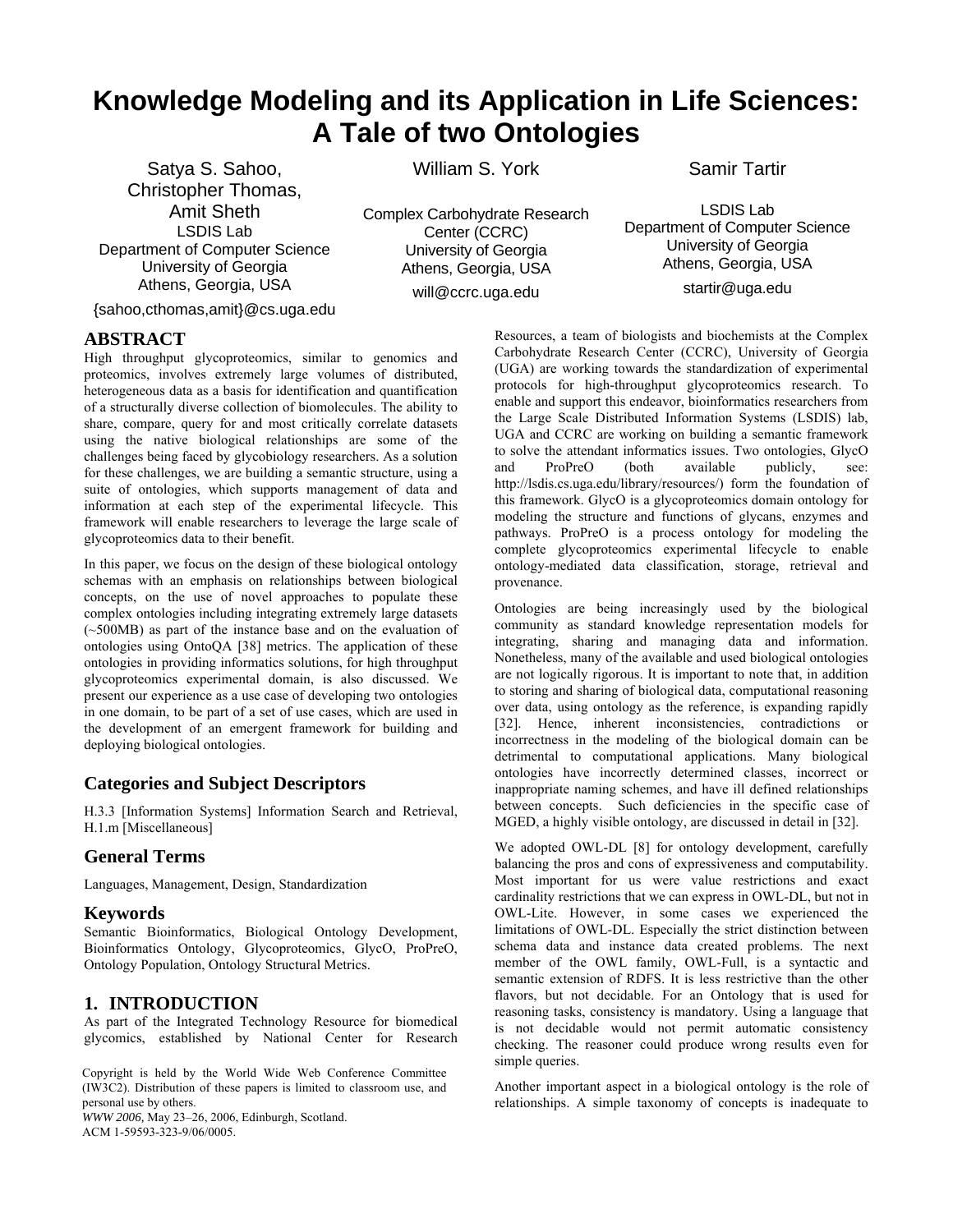model the richness and extensiveness of the relationships between biological entities, chemical entities and the experimental processes aimed at revealing them. The absence of these relationships handicaps the extensibility and most critically the usability of an ontology. The expressiveness of the GlycO and ProPreO ontologies is due in part to the incorporation of a large number of instances and explicit specification of relationships between the instances. The instances link real-world entities to the schema and are essential for the functionality of an ontologydriven application. The process of populating such highly connected ontologies is a considerable challenge, and it was necessary to develop new methods to populate the GlycO and ProPreO ontologies.

### 1.1. Contributions and Outline

- In this paper, we focus on original approaches used in developing the schemas of the GlycO and ProPreO ontologies. In the case of GlycO, there are thousands of glycans, formed of many constituent sub-entities, so-called residues, which need to be captured. This is accomplished by using a canonical representation model, based on the GlycoTree [37]. In ProPreO, in addition to modeling an endto-end glycoproteomics experiment, a semantic data provenance scheme is being implemented using a set of Universal Resource Identifiers (URI). This composite URI is built using modular blocks of URIs, which are concepts in ProPreO. A particular URI block may be accessed in a single-step, and interpreted using ProPreO as the reference. Hence, this forms a flexible semantic data provenance scheme. As part of the schema design for the two ontologies, we also focus on the importance of modeling relationships between concepts.
- We also discuss the approaches used in populating these large ontologies with real-world information in the form of instances from multiple public databases including KEGG [9] [19], SweetDB [12] [20] and intra-lab data collections such as lists of human tryptic peptides generated at the CCRC [11] [5]. We describe the use of GLYDE (GLYcan Data Exchange) [27] [28], an XML-based glycan data representation standard for populating GlycO. In case of ProPreO, we discuss our approach to populating a complex ontology with extremely large datasets using a dual-level instance base in which the experimental data (some having a size of 500MB), are stored in a separate location. These large data sets are logically integrated into the instance base when necessary for use by a reasoning tool.
- Finally, in addition to discussing the use of structural metrics [38] to compare the two ontologies with the MGED ontology and some of the ontologies listed at OBO; we also focus on the application of these ontologies as part of the semantic informatics structure for glycoproteomics research.

It has been recognized that there are no widely accepted guidelines for developing domain (hence also biological) ontologies [33]. Experiences presented in this paper provide insights into the challenges in developing such a framework.

The rest of the paper is organized as follows: section 2 presents the development of the two ontology schemas and the population of the ontologies. Section 3 discusses the evaluation of GlycO and ProPreO using multiple structural metrics. Section 4 discusses the application of these ontologies as part of the NCRR glycomics bioinformatics project [21]. Section 5 and Section 6 discuss related work and conclusion respectively.

# **2. ONTOLOGY DEVELOPMENT**

In this section we detail the schema development and population aspects of GlycO and ProPreO. We used the Protégé ontology editor [23] for the schema design. Envisioning ontologies with a very large number of instances, we used a different route for populating them. Semagix Freedom, which is a commercialization of research in the LSDIS lab [30], was used to extract potential instances from databases and the World Wide Web. Additional software developed at the LSDIS lab was used to transform the extracted textual information into more expressive OWLdescriptions.

Different ontologies focus on different domains, even different views of the same domain. Ontologies are also developed in light of different applications and consequently with the logical rigor that is appropriate for these applications. For example, the CYC [25] ontology is developed with extreme logical rigor, in order to give intelligent agents comprehensive world-knowledge. The TAP [7] ontology, SWETO [1] or the Gene Ontology GO [2] on the other hand, have a relatively simple logical model. Their applications include disambiguation, annotation and knowledge discovery. Since both GlycO and ProPreO make extensive use of OWL-DL, their expressiveness lies between CYC and ontologies based on "lighter" models. An interesting reference point is the strategy used for population and its attendant costs. For CYC, each concept is manually generated, which makes the development very expensive. The same holds, so far, for GO. Since TAP is populated by crawling and scraping websites, and SWETO is populated by commercial knowledge extraction and disambiguation technologies that are part of Semagix Freedom, the population related costs are significantly lower. However, the TAP and SWETO schemas are not very expressive. In ProPreO and GlycO we adopted a different strategy. A very expressive schema was generated, but the crucial part of populating the schemas involved three different approaches, which required the development of additional tools as described later.

### 2.1 Ontology structure

The following sections discuss the structural aspects of the two ontologies, focusing on their level of granularity. The high degree of specialization (fine granularity) is a key quality of these ontologies that make them useful in the target domain.

### *2.1.1 GlycO*

The aim of glycoproteomics is to understand the interaction of glycans with genes and proteins, and the cellular processes in which they participate. Since no unified, formalized description of this complex domain had previously existed, the GlycO ontology had to be built from scratch. Our goal was to design a schema that is expressive enough to semantically model the subtle differences in glycan structure that modulate their biological functions. In this context, GlycO is meant to be more than a controlled vocabulary; its intention is to be used for reasoning in scientific analysis and discovery.

Initially, we analyzed the glycoproteomics domain broadly, collected terms, and examined the way these terms are used by scientists. It turns out that the informal usage of the 'is a' relationship, as in "a glycan is a carbohydrate", implies a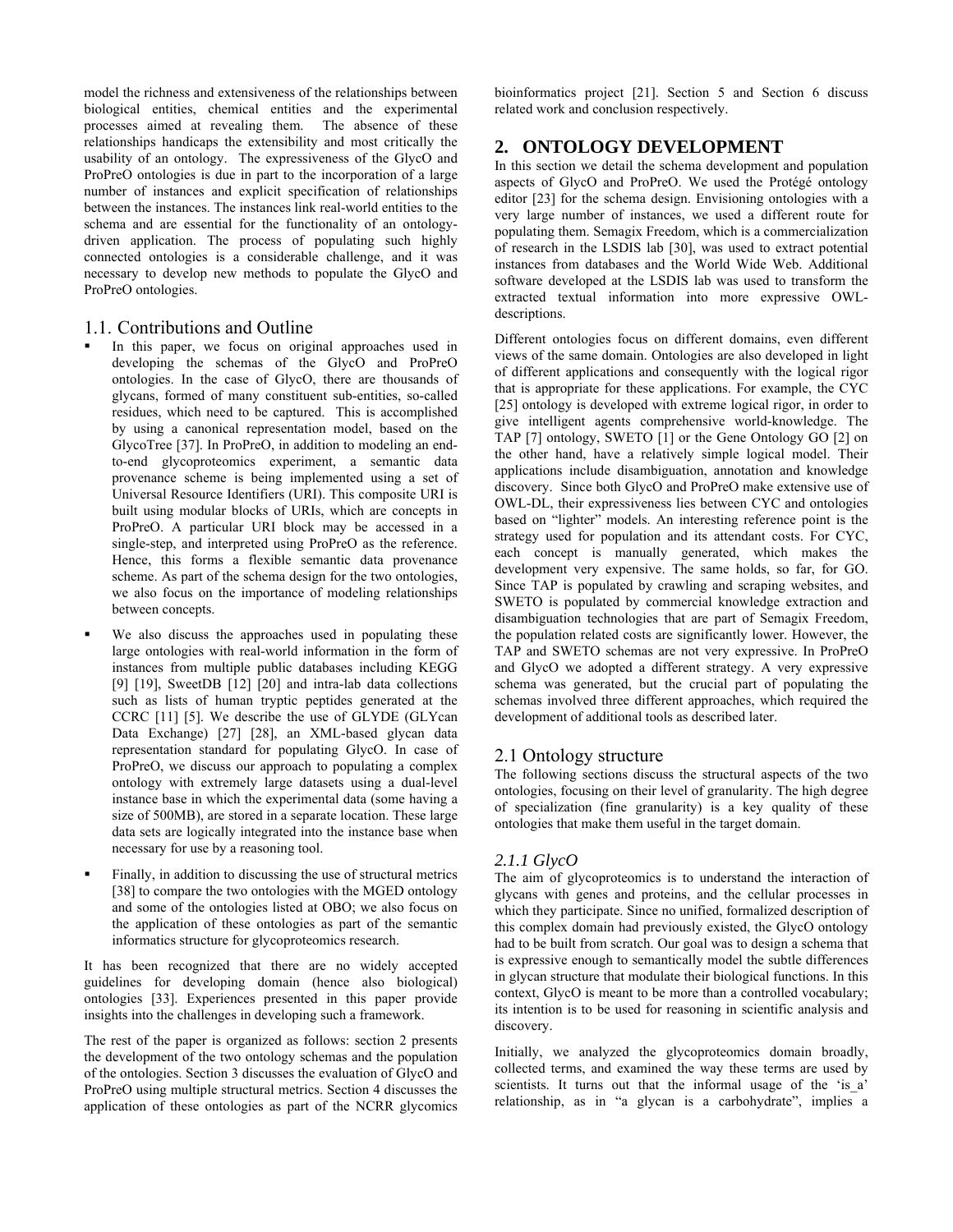hierarchy of concepts with multiple inheritances. We wanted to keep the "colloquial" use of the glycoproteomics terminology consistent with the ontology, while also adding more accurate descriptions. In addition, the is a relationship between classes assures a very intuitive way of doing subsumption-based reasoning. There are many ways of classifying monosaccharide residues, which are the building blocks of glycans. For example, it is possible (and equally valid) to classify them according to the number of carbon atoms in the monosaccharide or as a structural variant. That is, a β-D-Glc*p* residue can be identified as both a hexosyl residue (with 6 carbons) and an aldosyl residue (embodying the aldo-structural variant). Other classifications are possible and the commonly used terminology suggests that a single monosaccharide residue can embody more than one structural variation, (*e.g.*, keto and deoxy), along with a ring form (*e.g.* pyranosyl), an overall configuration (*e.g. gluco*), an anomeric configuration (*e.g.* β) or an absolute configuration (*e.g.*, D). We account for all of these properties by allowing a particular monosaccharide residue to inherit from several super classes. Whether this directed acyclic graph is explicitly designed or inferred is secondary. For example, the absolute configuration D and subsumption by the superclass *residue* are necessary and sufficient properties of the class D*-residue*. A reasoner will automatically subsume any *residue* class that has the absolute configuration D under the class D*-residue*. A hierarchy with multiple inheritance will almost always automatically arise when a more sophisticated logical description of classes is used alongside restricting conditions.

Our first level of abstraction contains the three classes *Chemical Entity*, *Chemical Property* and *Reaction*. This is an appropriate starting point in that we can subsume these classes under the SUMO [36] concepts *Object, Attribute* and *Process*. From there, we define a finely grained class hierarchy (see Figure 1 for a selection of the first 3 levels of the GlycO hierarchy).

| owl: Thing                                             |  |  |  |  |
|--------------------------------------------------------|--|--|--|--|
| chemical_entity                                        |  |  |  |  |
| atom                                                   |  |  |  |  |
| ion                                                    |  |  |  |  |
| molecular_fragment                                     |  |  |  |  |
| aglycon                                                |  |  |  |  |
| carbohydrate moiety                                    |  |  |  |  |
| epitope                                                |  |  |  |  |
| functional group                                       |  |  |  |  |
| lipid moiety                                           |  |  |  |  |
| other_moiety                                           |  |  |  |  |
| peptide moiety                                         |  |  |  |  |
| residue                                                |  |  |  |  |
| substituent                                            |  |  |  |  |
| molecule                                               |  |  |  |  |
| biomolecule                                            |  |  |  |  |
| radical                                                |  |  |  |  |
| chemical property                                      |  |  |  |  |
| reaction                                               |  |  |  |  |
| enzyme-catalyzed reaction                              |  |  |  |  |
| glycosyl hydrolase-catalyzed reaction                  |  |  |  |  |
| glycosyl_transferase-catalyzed_reaction                |  |  |  |  |
| glycosyl-transfer                                      |  |  |  |  |
| hydrolysis                                             |  |  |  |  |
| Figure 1: Selection of the first 3 levels in the GlycO |  |  |  |  |
| hierarchy                                              |  |  |  |  |

With 11 levels, GlycO has a deeper hierarchy than many other domain ontologies. When designing a hierarchy of concepts that reflect the natural occurrence of objects, we are restricted to what actually exists. We therefore relaxed Schulze-Kremer's [29] requirement that each subclass should be distinguished from its super class by exactly one discriminating criterion.

The classification scheme in GlycO is designed to extend this idea of rigorous restrictions to all of the monosaccharide residues within the glycan. For the current version, which focuses on Nglycans, this is accomplished by defining a tree structure of canonical residue entities that subsumes most N-glycans. That is, almost all of the known N-glycan structures can be completely specified by choosing a subset of the nodes of this tree. This subset forms a connected subtree that includes the root residue. This tree (known as GlycoTree) has been previously described [37], and we have formalized that structure as a collection of interconnected, canonical residue instances in GlycO.

The hierarchy of concepts is one aspect of semantics captured in an ontology, but the addition of other relationships is required to realize a useful and powerful model. Relationships have been seen as the key to semantics for some time (see review in [31]). A concept by itself might be useful for a human observer, but only if he can look at it within a context of other concepts. The human infers related concepts according to his background knowledge. For a machine this background knowledge needs to be stated explicitly. The authors of [32] raised the issue that MGED contained too many named relationships that impede the computational use of the ontology. We agree insofar as those relationships should be unambiguous; no two different named relationships should have the same semantics. Also, the ontology becomes less general and it becomes harder to map the relationships to other ontologies for the purpose of merging or interaction.

We address dilemma of generality versus computational complexity by making use of a relationship hierarchy, modeling the relationships from more general down to more specific. Upper level relationships are *e.g. has\_part* or *affects* and their inverses. Inheriting lower level relationships restrict domains and ranges of the upper level relationships. For example, *has\_carbohydrate\_residue* is essentially a *has\_part* relationship, but its domain is restricted to *glycan* and its range is restricted to *carbohydrate\_residue*. A reasoner will be able to map this relationship to a more general relationship in a different ontology.

#### *2.1.2 ProPreO*

We developed the ProPreO ontology as a formal representation of proteomics processes and attendant data. The two critical aspects of any '-omics' experiment are the identification of biological entities and their quantification i.e. '*what is it?*' and '*How much of it is there?*' It is extremely difficult, especially in a highthroughput environment, to answer these questions by querying datasets that are heterogeneous, developed by multiple researchers who use different methodologies, parameters, and data formats. Although provenance can form a foundation to compare different datasets and enable researchers to repeat experiments and track the attendant data [40] [41], syntactic data provenance is inadequate to support such queries.

To solve these challenges we are developing a semantic Universal Resource Identifier (SemURI) scheme as an integral part of ProPreO. By semantic URI we mean an URI that lexically incorporates semantic description by succinctly representing an ordered list of concepts that are part of ProPreO. This framework will facilitate ontology-mediated data provenance, dataset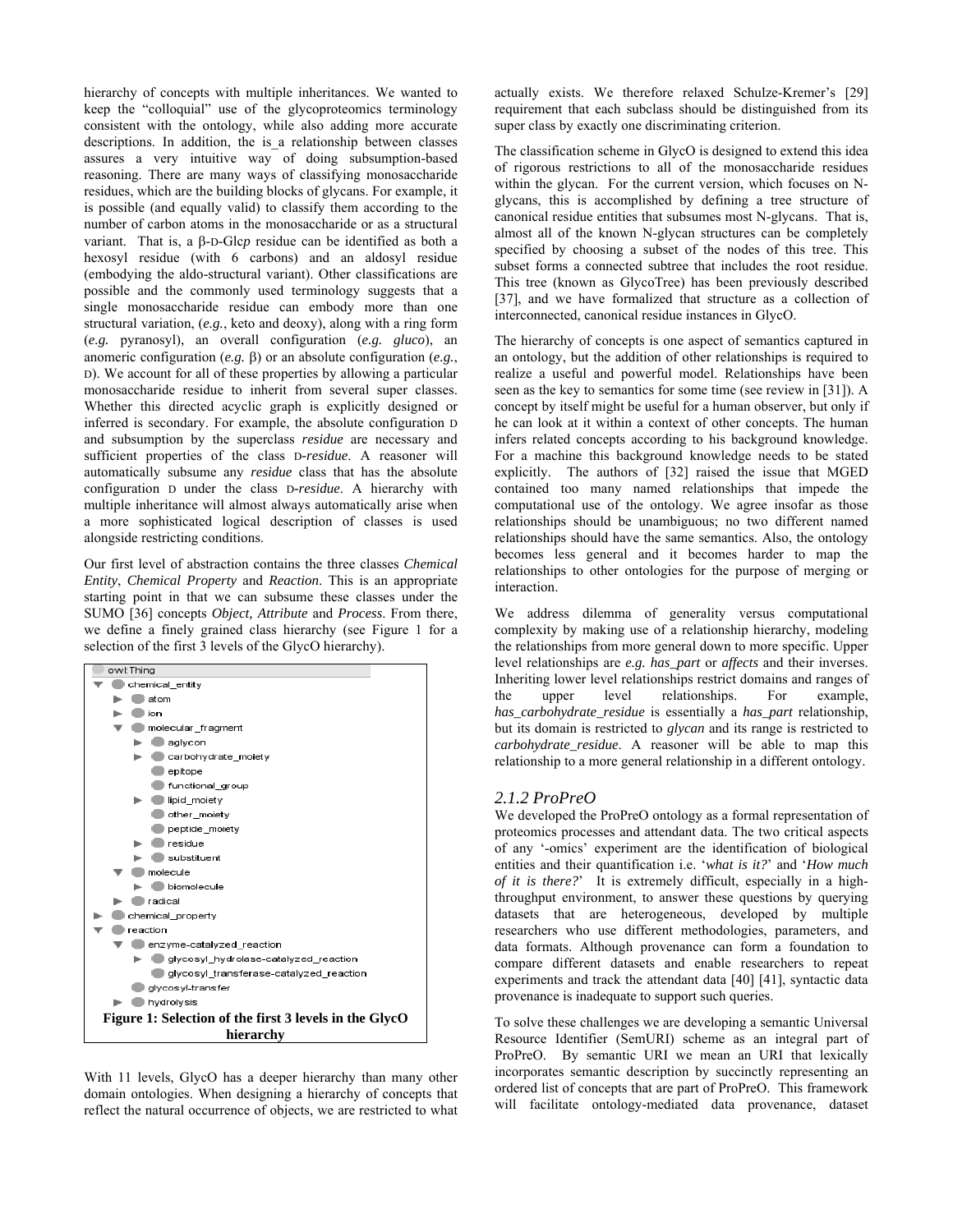annotation using concepts from the schema, and the generation of separately stored metadata, which may be used by computational tools to compare and correlate datasets in the relevant context. In case of experimental data, the context for comparison and correlation is provided by multiple factors such as the origin of the sample (*e.g.*, malignant or benign tumor cells), experimental methods used in the generation of the data (*e.g.*, the chromatography method used to separate peptides), the settings of individual instruments (*e.g.*, the laser intensity of an ion source), or the database used in identification of peptides. The starting point in the development of ProPreO was the Pedro UML schema [39], which models four stages of experimental proteomics, namely *Sample Generation*, *Sample Processing, Mass Spectrometry and MS Results Analysis*. However, the goals of ProPreO are distinct from those of Pedro UML schema [39], and hence these four stages are not defined as top-level concepts in ProPreO. We iteratively evolved the current top level concepts of ProPreO through multiple use cases of applications listed above.

In the following paragraphs, we discuss the top level concepts of ProPreO and illustrate its ability to describe experimental hardware, data processing applications, laboratory tasks, computational tasks, parameter sets, and the resulting data. We also discuss its extensibility, which allows new classes of the above listed concepts to be included in the ontology. This reflects the state of real biological experimental protocols, *i.e*. they must be sufficiently dynamic to keep pace with new technologies and paradigms.

*data* **-** We have modeled the various types of datasets generated at different phases of a glycoproteomics experiment. For example, data generated by analytical techniques, such as mass spectrometry exist in multiple forms. Typically, the 'raw data' initially generated by a mass spectrometry instrument is in a proprietary format. Subsequently, it is processed to generate another subclass of *data*, *i.e.*, a list of glycopeptides. The metadata required to provide the relevant experimental context for comparison of processed datasets includes parameter values for the tasks that generated them. The rich set of relationships in ProPreO (see Figure 2) allows data instances to be compared by associating them with instances of other relevant concepts such as 'parameter\_lists'.

*data\_processing\_tool* - There are many standard and locally developed software applications used to generate or process data at various stages of the experiment. Metadata semantically annotates data instances, associating each with specific software applications and forming an appropriate context for interpretation and processing.

*hardware* - The 'hardware' concept includes the two subconcepts 'instrument' and 'instrument component'. This enables ProPreO to capture metadata describing the states of the various components of the instrument that generated a given instance of data. This metadata is also necessary to determine whether two datasets can be directly compared.

For example, the instrument component *HPLC\_diode\_array\_detector* has two properties that specify the range of wavelengths that are accessible to the detector ('*has\_wavelength\_detection\_max*' and '*has\_wavelength\_detection\_min*'). These propertiesallowa reasoner to infer that data generated using an ultraviolet (UV) detector cannot be directly compared with data generated using a visible light detector.

*molecule* - This defines the very broad classes of molecules that are analyzed in a proteomics experiment; for example, glycans, proteins and peptides. These classes are themselves defined (at least in part) by their equivalence to analogous classes in more specialized ontologies such as GlycO. ProPreO extends these class definitions by adding properties that provide an experimental context of reference. This framework allows, *e.g.*, a 'peptide' to be associated with its 'experimental chemical mass', a property that may not be defined in the referenced ontology.

*organism* - This class describes the taxonomic classification of a biological species, again by reference to a more specialized ontology, providing the biological context of a given sample instance.



*parameter\_list -* Each instance of data has a set of parameter values that are associated with its generation. These include the instrumental settings, environmental parameters and variable setup parameters used by software applications to process data. ProPreO models parameters relating to database searching, HPLC runs and mass spectral analysis.

The experimental context of a *parameter* (which is a type of *data*) can be inferred by its inclusion in a particular *parameter list*. Furthermore, parameters are subclassified according to their relationships to specific experimental *task*, providing a rich framework for analyzing their relevance with regard to experimentally obtained data.

*task* - A glycoproteomics experiment can be viewed as a set of human-mediated or automated tasks that generate real-world samples or data to be used as input for the next step. Classification of *tasks* is a key feature underlying our implementation of the SemURI scheme (described in previous sections) for semantic data provenance.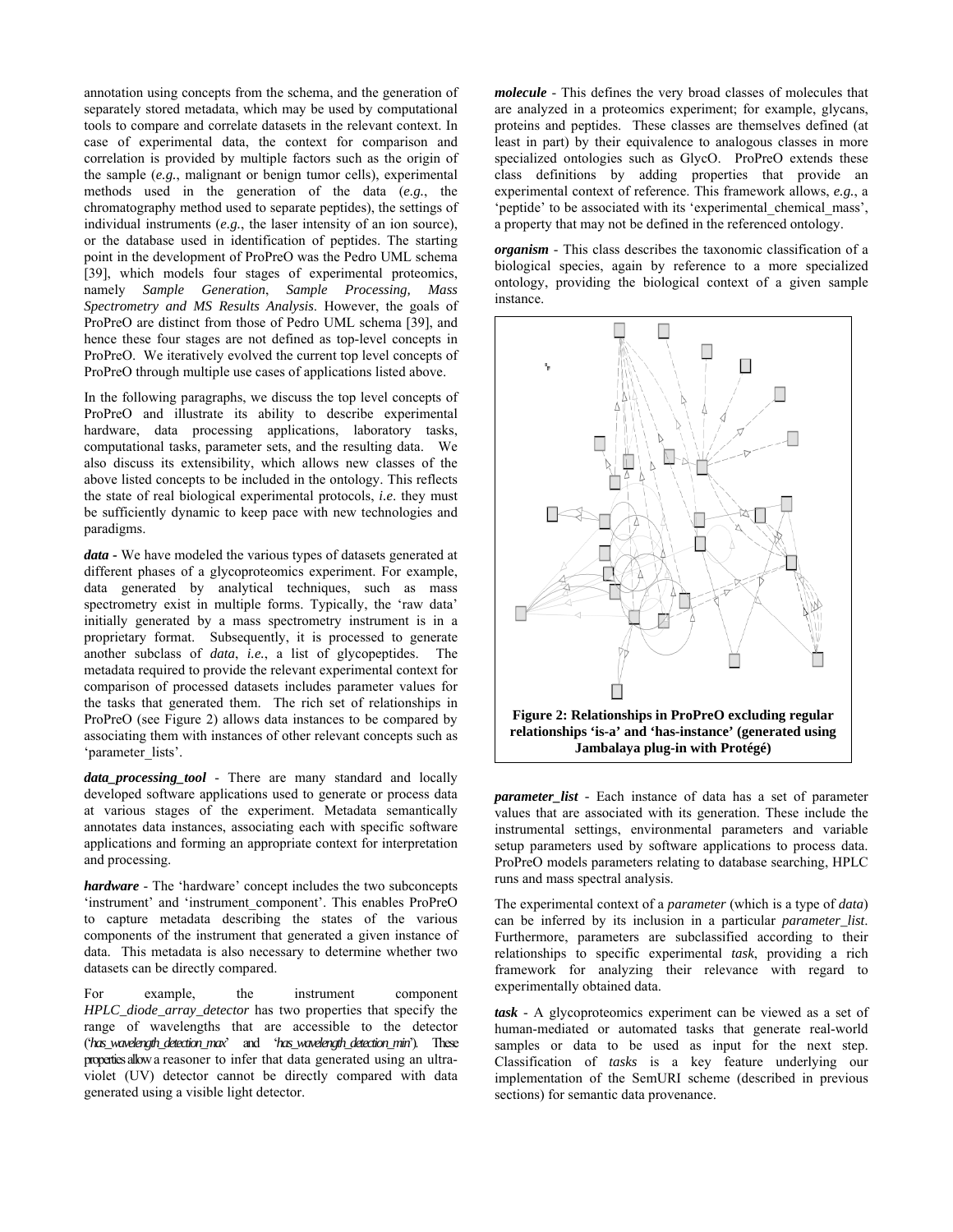## 2.2 Ontology population

As already stated, the population of an ontology with instances from the real world, representing the concepts defined at the schema level forms a critical aspect of the knowledge captured by an ontology. In the following sections, we describe the various challenges faced when populating GlycO and ProPreO, and the approaches employed to overcome them.

#### *2.2.1 GlycO*

Once a sufficient description of the domain was given by the developed schema, we started populating the ontology with instances. The population is done both manually and automatically. A small number  $-158 -$  of rigorously described concepts, such as monosaccharides, which function as building blocks of more complex carbohydrates, have been inserted manually by the domain expert to assure accuracy and comprehensive description at this important level. The number of monosaccharides is very limited; hence the manual population of this part of the ontology is also the most efficient way.

Numbers of instances of other biological and biochemical structures that can populate GlycO are not as modest. Thousands of Glycans, Proteins and Genes make their virtual appearance in many different databases. In order to harvest this data, we used the Semagix Freedom toolkit that allows extraction of data from semi-structured web pages and database driven web sites. Simply collecting this information is not enough, since database schemas are usually shallow and categorization is done by keywords rather than by a class hierarchy. Hence instances have to be classified after extraction from the source. If the class hierarchy is, amongst other restrictions, value restricted, keywords can be used to aid the classification of the instance data. Since, in the case of GlycO, the classification is finer than the keyword-based classification in most databases, the instances have to be classified according to their structure. The conversion of the glycan structure into the LINUCS [3] [10] compatible GLYDE [27] format provides the initial step. The instance information is then analyzed according to GlycoTree [37]. The glycan is split into its residues and each residue is categorized as a contextual residue, which provides a canonical residue which is part of the GlycoTree.

In order to have source data of highest quality, we chose to extract instances from different databases and compare them during the encoding phase. The databases used were KEGG [9] [19], SweetDB [12] [20] and CarbBank [11] [5], which was developed at the CCRC.

Populating an ontology automatically from several sources is both an opportunity and a challenge. In order to get the highest quality and quantity of knowledge, potentially more than one source has to be often consulted for every instance put in the ontology. Each source might focus on different criteria (or provide different or overlapping properties associated with a concept) and leave out others that we still want to insert in our knowledge base. Hence the knowledge extractor has to differentiate between new instances and those that have been inserted before and can be enriched with new information from a different database. For this, the extractor needs to have sophisticated entity disambiguation techniques. Most databases use unique proprietary accession numbers for their entries, so a disambiguation across databases by key is not always possible. Different naming conventions prohibit disambiguation by name. Many different glycan structures have the same elemental composition (meaning the same number of each of its atoms and hence also the same molecular mass). Finally the IUPAC [17] notation for glycan structure in its simple form is not unique, so it cannot be a discrimination criterion either.

The easiest way to disambiguate in our domain was to find a common link to a CarbBank accession ID for the particular glycan. CarbBank is still one of the most comprehensive and most referenced collections of glycan structures and related publications.

However, since the curation of CarbBank was discontinued, not every glycan has a representation in CarbBank. For these new cases, the IUPAC structure of the glycan is sent to the SweetDB web based application [12] to convert it into the unique representation of the LINUCS format. This unique identifier allows a reliable disambiguation in the absence of other discriminating data. Since also the IUPAC to LINUCS conversion is purely syntactical, ambiguities in the naming of the residues can lead to ambiguities here. Using the LINUCS to GLYDE conversion Web Service [27], an unambiguous XML description of the glycan is built, which is then converted into the GlycoTree [37] based representation in the ontology. This is an example of a domain specific disambiguation approach where general techniques of disambiguation would most likely fail (see Figure 3).



**Figure 3: Ontology population workflow for GlycO** 

Another major obstacle that has to be overcome when a highly expressive schema is defined is that of *incomplete knowledge*. Some properties of a class might be set as required in the schema, because real-world entities that belong to this class would have these specific properties. However, these properties might not be explicitly stated in the knowledge source, but implicitly available in the glycan structure or otherwise deducible from known facts. Since rule base inference is not a part of the OWL framework, this deduction is best being done prior to adding the instance to the ontology with special tools, or, where appropriate, using SWRL [13] rules on top of OWL. The structural representation of glycans is best done with the specialized tools we described earlier. Other relationships, such as *is\_precursor\_of* can be added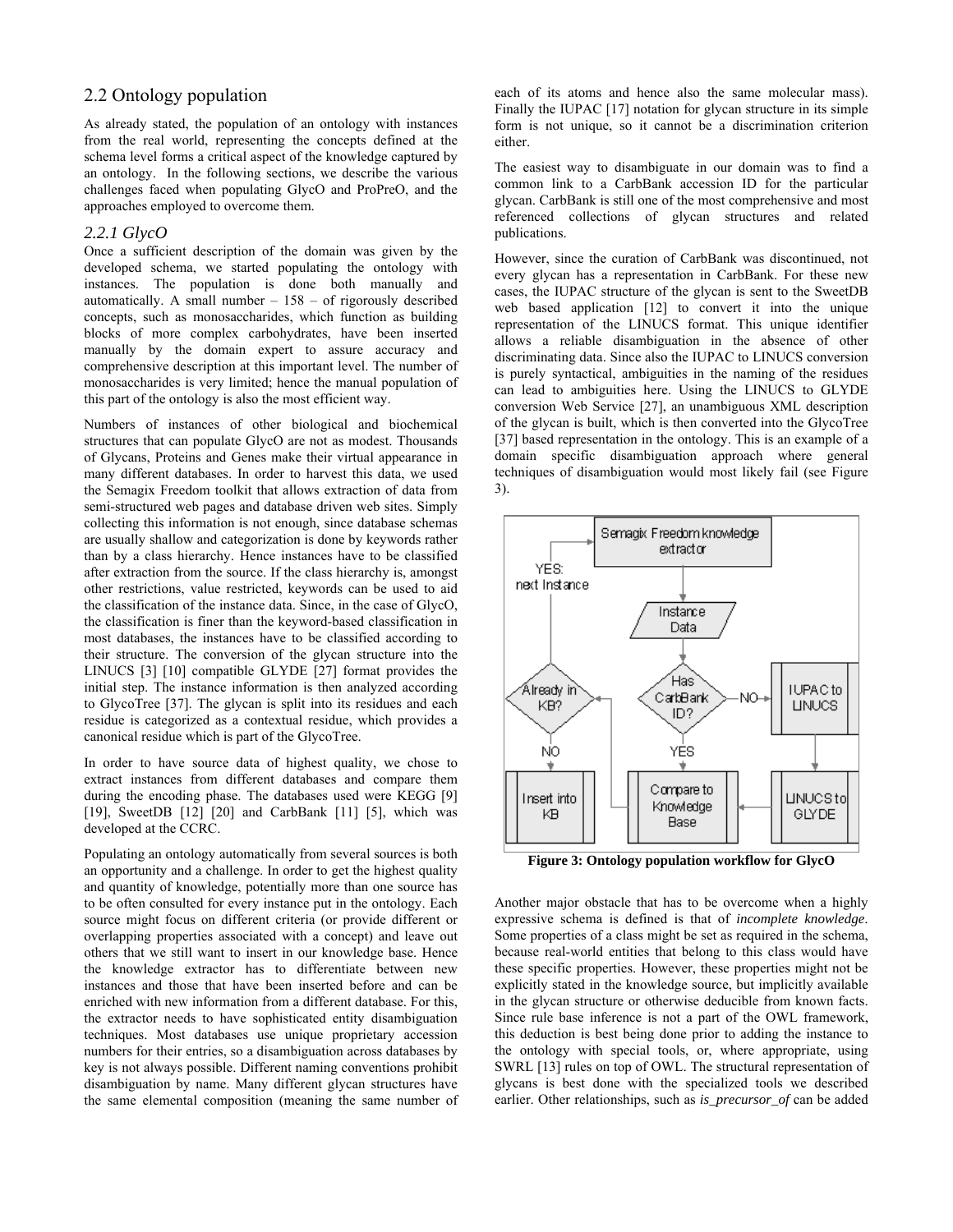using SWRL rules. E.g. if enzyme E is involved in a reaction that forms glycan Y by adding a carbohydrate residue to glycan X, then X is the precursor of Y.

#### *2.2.2 ProPreO*

The experimental datasets generated by high-throughput glycoproteomics experiment are extremely large. For example, one mass spectrometry sample run generates 500 MB of data and in a typical research lab; hundreds of such samples are run in the course of one project. Hence, to physically store all instances of these experimental data in the knowledge base of ProPreO was an impractical choice. But, it was equally important to enable a data management application or reasoning tool to have access to all relevant datasets within the framework of the ontology schema. This involved a mechanism by which we could present a logically unified view of the instance base, without physically storing the large volumes of data in the ontology. Using the strategy of dynamically loaded libraries in programming languages that are resolved at runtime by the compiler, we created a scheme of using Universal Resource Identifiers (URI) as 'pseudo-instances' in the knowledge base of an ontology. These URIs are pointers to the physical location of experimental datasets. Similar to programming languages, these URIs are resolved at runtime and the actual experimental data in integrated into the ontology. This may be performed by the tools or a wrapper application that expands the ontology with the experimental datasets in place of the URIs and presents it to the tools.



Proteomics experimental data also involves a set of instances that is referred to recurrently by other data sets and the population size of these common datasets is relatively small. For example, the set of human tryptic peptide sequences are instances of the concept 'peptides' that are generated from proteins by trypsin proteolytic enzyme. Therefore, it was intuitive to physically store these instances in the ontology knowledgebase which may be referred to by other experimental data sets.

Hence our solution to these two orthogonal requirements for the population of instances in the ProPreO knowledge base involved the use of two levels of instance base (see Figure 4):

Level 1: This is the regular instance base of an ontology consisting of extracted instances of the recurrent dataset, namely the human tryptic peptide sequences. An internal data collection at the CCRC had the relevant data. Hence, we used customized scripts to extract these structured data and populated the ontology.

Level 2: We are using a dedicated facility capable for storing multiple terabyte data, at the University of Georgia to store all data generated by this project. The URI used to locate the datasets is separate from the URI scheme we are using for the ontologymediated data provenance. The URI generated by each datasets stored in the central repository is manually added to the ProPreO instance base.

Although at this time we are not using experimental data for reasoning purposes, as this semantic data management framework is further developed, we will need to access the experimental datasets within an ontological framework for information retrieval and ultimately knowledge discovery.

# **3 ONTOLOGY METRICS**

Using OntoQA [38], we have compared GlycO and ProPreO with a set of ontologies listed at OBO [14] and the MGED ontology (see Table 1). The set of structural metrics used in this evaluation have been chosen to give a numerical account of some of the characteristics of the tested bio-ontologies. As mentioned in the introduction, it is not possible to have an algorithmic procedure for the development of a good ontology. It is possible, to a much lesser extent, to measure the "goodness" of an ontology with some numerical values. The purpose of these metrics is to give an account of the structural composition of two ontologies.

**Table 1: Results of comparison with ontologies listed at OBO. The comparison is on the total number of concepts, average number of concepts subsumed by a concept and number of relationships per concept (connectivity).** 

| <i>Ontology</i>                | No. of<br>Terms | $1.00000000$ per concept (connectivity).<br>$Avg. sub-$<br>terms | Connectivity |
|--------------------------------|-----------------|------------------------------------------------------------------|--------------|
| GlycO                          | 382             | $2.5\,$                                                          | 1.7          |
| <b>ProPreO</b>                 | 244             | 3.2                                                              | 1.1          |
| <b>MGED</b>                    | 228             | 5.1                                                              | 0.33         |
| <b>Biological</b>              |                 |                                                                  |              |
| Imaging methods                | 260             | 5.2                                                              | 1.0          |
| Protein-protein<br>interaction | 195             | 4.6                                                              | 1.1          |
| Physico-chemical               |                 |                                                                  |              |
| process                        | 550             | 2.7                                                              | 1.3          |
| <b>BRENDA</b>                  | 2,222           | 3.3                                                              | 1.2          |
| Human disease                  | 19,137          | 5.5                                                              | 1.0          |
| GO                             | 200,002         | 4.1                                                              | 1.4          |

For example, we believe that relationships between concepts are of critical importance in an ontology for use in biological domain.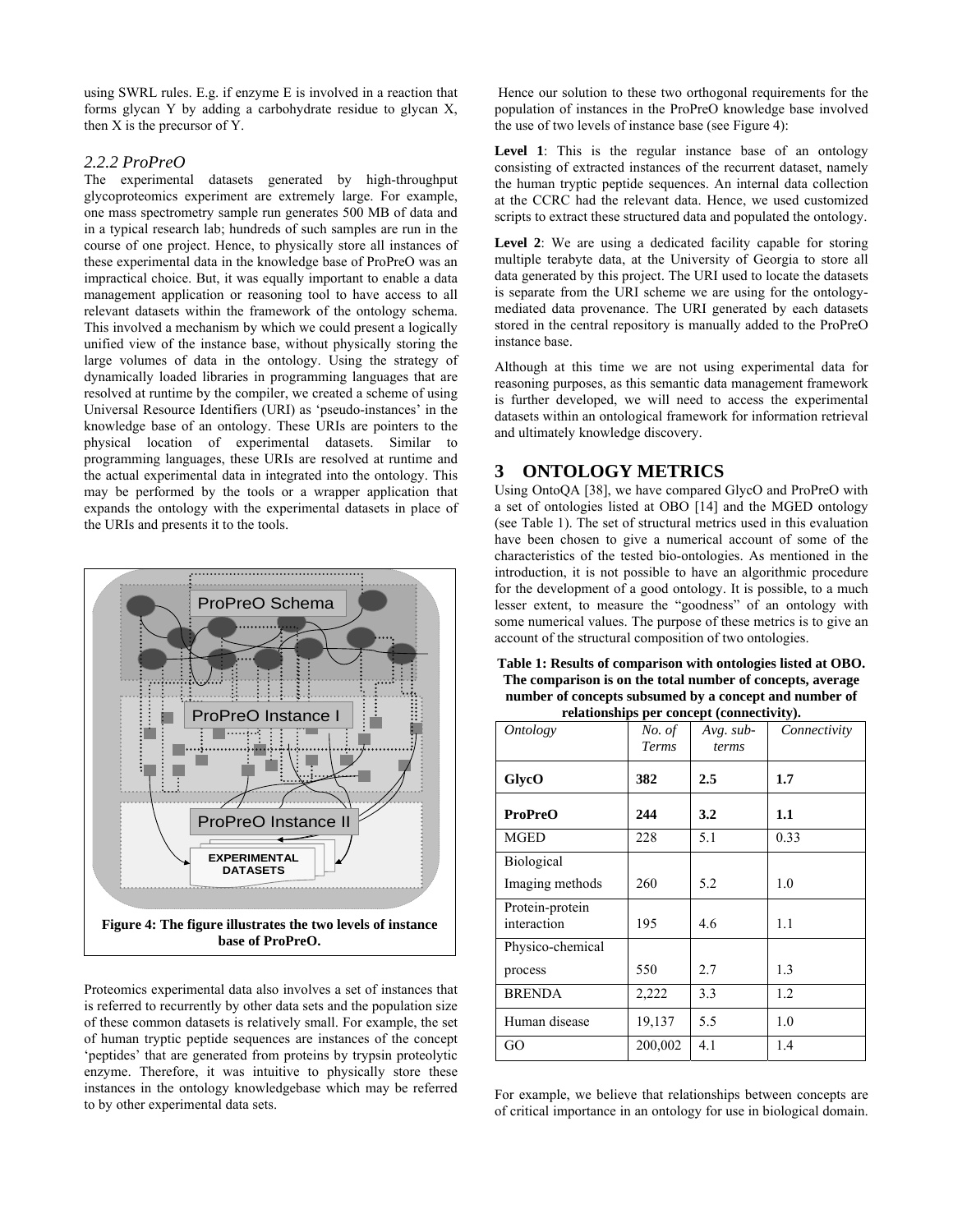Hence, we use these values to provide a quantitative aspect of GlycO and ProPreO based on a set of metrics. We do not claim that these set of metrics are comprehensive or exclusively form the basis for evaluation of ontologies.

We see that GlycO and ProPreO have an intermediate number of terms when compared to the rest of the OBO ontologies, which indicates that the information they contain is of an adequate size in the biological domain. The average number of sub terms per term in all ontologies is relatively similar, which also indicates that GlycO and ProPreO have an adequate information distribution across the different levels of the term inheritance tree. It can be also seen that GlycO terms have higher connectivity to other terms in the ontology when compared with the other ontologies. This indicates that the interactions between the terms in GlycO are higher than that of the other ontologies, while the number of interactions between ProPreO terms is relatively similar to the OBO ontologies.

Figure 5 shows the average fan-out (average number of subclasses per class) and the height of the inheritance trees of ProPreO, GlycO and MGED. GlycO, a highly specialized domain ontology, is deep and narrow, while MGED's purpose is to give a broader description of microarray gene experiments. It would be of empirical interest to see whether most ontologies follow this trend i.e. the more specialized the application area of the ontology is, the deeper and narrower it is designed. This is certainly not a universal rule, because it is easy to construct ontologies that would defy it. But it is possible that this is simply "how we design ontologies".



#### **Figure 5: Comparison of GlycO and ProPreO with MGED on Inheritance specific metrics**

The number of properties in an ontology indicates the richness of the relationships that can possibly combine the different types of objects in the ontology. ProPreO, which aims at very carefully describing experimental data and processes, allows for the strongest connectivity of its instances, as Figure 6 shows.



**Figure 6: Relationship richness in GlycO, ProPreO and MGED ontologies** 

### **4 ONTOLOGY APPLICATIONS**

In the following sections, we describe two specific applications of GlycO and ProPreO in the Integrated Technology Resource for Biomedical Glycomics.

4.1 Semantically-mediated representation of glycan structures, description of glycan functions The synthesis of glycans is a complex biochemical process, which is described as a set of metabolic pathways. A complex glycan is synthesized in several steps, each of which should be described in the ontology. The complex metabolic pathways and the single reactions that lead from one glycan to another are modeled to infer similar processes that might lead to the formation of similar glycans that have not yet been discovered or classified.



**Figure 7: GlycO representation of a step in the N-Glycan biosynthesis pathway.**

Glycans are represented as collections of interconnected monosaccharide residues, which are, in turn, classified according to their chemical context within the glycan structure. For example, a typical N-glycan contains a single β-D-Man*p* residue in its core. This residue is glycosidically linked to a specific site (oxygen-4) of the next residue, which is invariably a β-D-Glc*p*NAc residue. The identity of the β-D-Man*p* residue and its precise location in the core of the glycan allows it to be unambiguously classified. In fact, it is often referred to as "the core β-Man residue". The trained glycobiologist intuitively makes a large number of inferences when this colloquial name is invoked, such as correlations between N-glycan branching patterns and biosynthetic mechanisms. However, very few of the residues that make up N-glycans have a common name based on their identity and chemical context.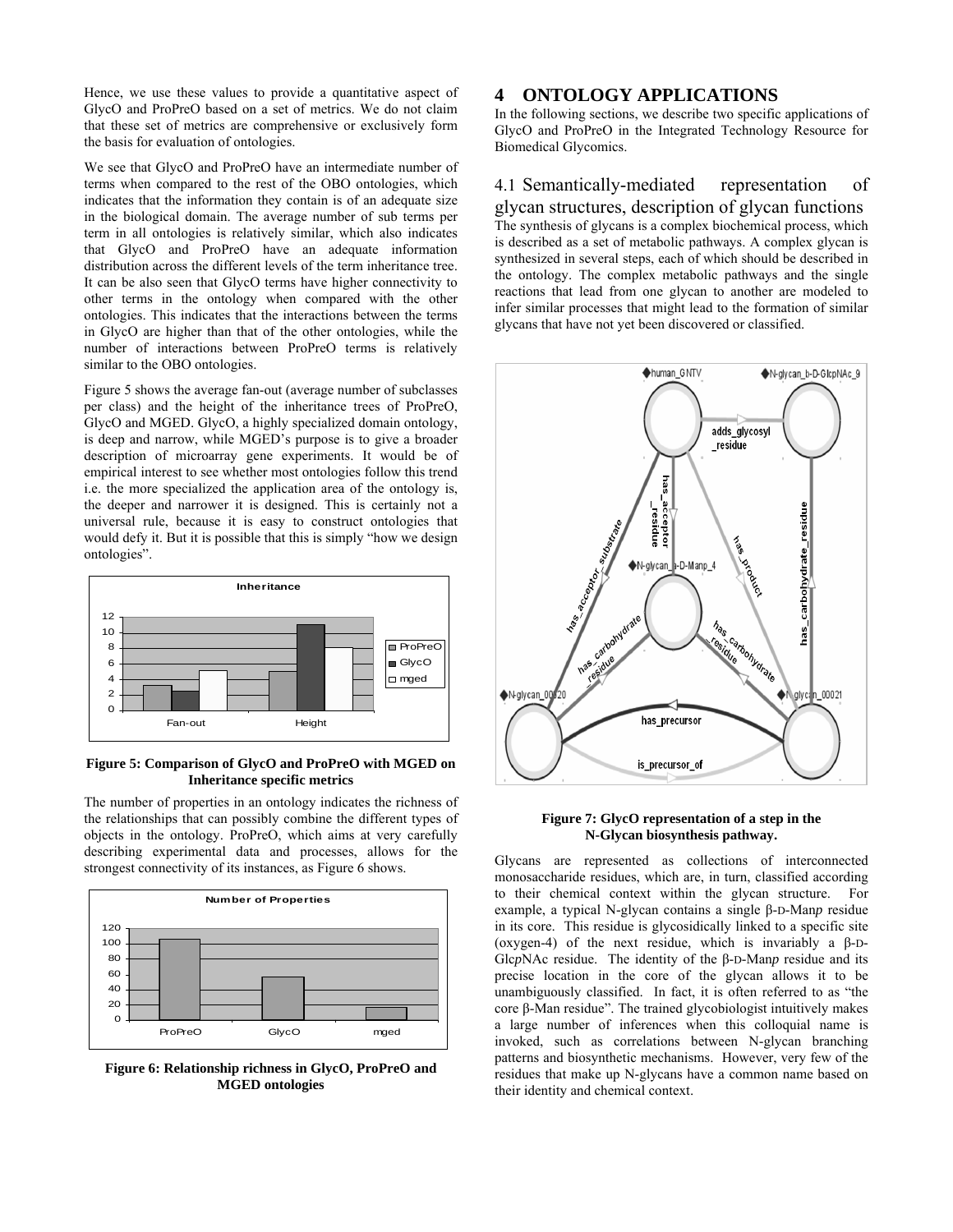By modeling the GlycoTree structure, we built a mechanism by which glycans can be semantically classified (as suggested above) simply by checking their constituent (canonical) residues against residue lists, each of which corresponds to a specific type of glycan (*e.g.*, high-mannose or complex N-glycan). Furthermore, the chemical and biological properties of each residue within the glycan, as well as the cellular machinery involved in its biosynthesis and degradation can be semantically inferred. That is, other biological objects (such as glycosyl transferases) and processes (such as metastasis) can be associated with canonical residues that they depend on or interact with. Some of these associations may be indirect (via other objects in the ontology), or inferred by analysis of quantitative information (*e.g.* correlation of the abundance of glycans containing a specific canonical residue and the observation of a cellular property like invasiveness) that is contained in a semantically annotated database. An example is the specification (within GlycO) that addition of "N-glycan b-D-GlcNAc 9" is catalyzed by an instance of the GNT-V class of glycosyl transferases (see Figure 7), and that structures elaborated when this residue is present are recognized by the lectin LPHA.

# 4.2 Semantically-mediated implementation of Glycoproteomics workflow

We are also implementing an ontology-mediated glycoproteomics workflow using ProPreO and GlycO. The aim of this semantic workflow is to enable two tasks from a glycoproteomics research perspective, i.e., ability to *correlate* and *compare* two datasets.

We describe a specific example for the use of relationships to *correlate* relevant datasets. Mass spectrometry phase generates a list of glycopeptides and their relative abundances from a given sample. Real Time Polymerase Chain Reaction (RT-PCR) generates data on the expression of genes for the same sample type. One of the aims of glycoproteomics is to correlate the identification and quantification of glycopeptides with the expression levels of specific genes. This correlation between datasets using an ontological framework is possible by using the extensive set of relationships in GlycO and ProPreO.

To *compare* data, using the concept of provenance from [40] [41], as discussed earlier, we have developed a semantic data provenance scheme using URIs added at each task in the workflow. Hence, for example, after five tasks in the workflow, the URI of the dataset at the end is constituted of five 'blocks' of URIs. This composite URI for the dataset may be broken down into individual URI blocks that map to a concept in ProPreO. This enables a computational tool to extract information regarding the dataset at any specified stage of the experiment in a single step and use the ontology concept in semantically comparing it to another relevant dataset. This semantic data provenance scheme is flexible in use (single step operation to get provenance information for any specific task in the experiment) and extensible (URI for a dataset is composed of 'blocks' of URIs that are incrementally added at each task in the experiment) in prefix or suffix mode.

We are currently working on annotating the experimental data using concepts from ProPreO and GlycO [28]. The annotation is at two levels, i.e., creation of metadata that is tied to each dataset and annotation of data itself.

# **5. RELATED WORK**

There has been increased activity in development and integration of ontologies. MGED [35] and TAMBIS [34] are built for annotation and integration, respectively. The BioPAX [15] ontology creates a data exchange format for biological pathway data. Most ontologies are built monolithically, but some groups are aiming at building sets of inter-related ontologies. The Open Biomedical Ontologies project [14] and the Gene Ontology Consortium [16] are an example of two related efforts for developing a coherent set of ontologies for this domain.

Current methodological research on building ontologies focuses on the gathering and conceptualization of knowledge while avoiding fallacies in the formal specification of the model [33] [22] [26]. See Jones et al [18] and Cristani/Cuel [4] for extensive surveys on general methodologies such as TOVE, CommonKADS and OTK. A concrete guideline for the development of ontologies is given in *Ontology Development 101* by Noy and McGuinness [24]. Schulze-Kremer presents in [29] helpful strategies for discriminating levels in class hierarchies. An excellent guideline to creating semantically sound ontologies is given in the OntoClean methodology [6]. These methodologies help us apply logical rigor to the development, and ease maintenance as well as integration. However, they can not give us insight into how to meaningfully conceptualize the domain of interest.

# **6. CONCLUSION**

**Consistency in ontology schema design is essential.** Developing two ontologies in the same domain helped us gain an interesting perspective in the design of schemas for different goals. While for the development of GlycO the focus was on building a representation that expressively reflects actual glycan structure and is meant as a basis for reasoning on these structures, the challenge faced in developing ProPreO was that of how to provide a unified interface to distributed heterogeneous data. By adopting OWL-DL for ontology development, we ensured consistency and allowed reasoning tasks to be performed on our ontologies. As stated [32], ontologies will increasingly form the basis of computational tools for solving bioinformatics issues in highthroughput biological experiments. Hence, logical consistency in an ontology is integral to their use by these computational tools.

**Relationships play a key role in the usability of biological ontologies.** We designed our ontologies with added emphasis on modeling the extensive and rich relationships inherent in the biological domain. This is demonstrated in section 3, as both GlycO and ProPreO feature rich relationships as compared to the MGED ontology.

**Population of an ontology connects the schema to real world entities and enables its optimal usage.** In our work we also presented the multiple methods used in populating complex ontologies like GlycO and ProPreO. We demonstrated the use of manual and automatic methods for data extraction from heterogeneous and overlapping data sources, in case of GlycO and a dynamic reference resolution to provide a logically unified view of the instance base for extremely large data, in case of ProPreO.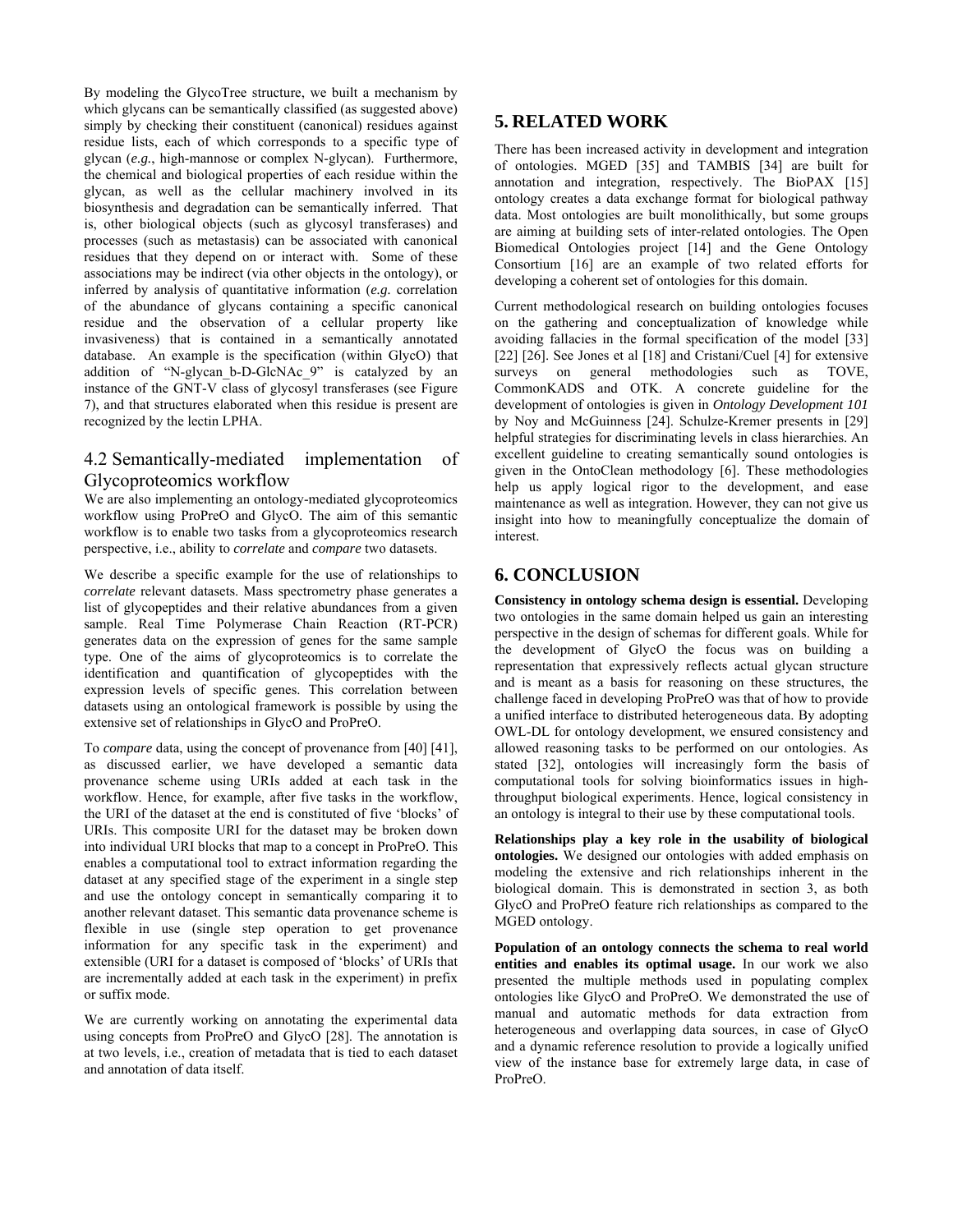**Numerical evaluation of ontologies can only give us structural characteristics.** Whether an increase in connectivity and a broader or deeper hierarchy are desirable depends on the user or the task at hand. We were aiming at developing highly connected ontologies and the metrics used show, in this respect, we are at the upper end of current biomedical ontologies.

Building ontologies is still seen as an art or a craft rather than an engineering task. Most likely, the best we can do is to help the knowledge engineers be more efficient in their task by providing tools and a conceptual framework of guidelines for their use. Our work forms a use case that focuses on maintaining consistency, highlights the importance of modeling relationships and population of complex ontologies in the biological domain.

### **7. ACKNOWLEDGEMENT**

This work is part of the [Integrated Technology Resource for](http://lsdis.cs.uga.edu/projects/glycomics/)  [Biomedical Glycomics](http://lsdis.cs.uga.edu/projects/glycomics/) (5 P41 RR18502-02), funded by the National Institutes of Health National Center for Research Resources. Donation by Semagix of its Freedom platform for semantic application development is also acknowledged.

Special thanks to Dr. James A. Atwood III and Cory Henson for their contribution and participation in the development of ProPreO and GlycO respectively.

### **8. REFERENCES**

- [1] B. Aleman-Meza, C. Halaschek, A. Sheth, I. B. Arpinar, G. Sannapareddy, "SWETO: Large-Scale Semantic Web Testbed," Proc. of the 16<sup>th</sup> Intl. Conf. on Software Engineering  $\&$ Knowledge Engineering (SEKE2004): Intl. Workshop on Ontology in Action, Banff, Canada, June 21-24, 2004, pp. 490-493. http://lsdis.cs.uga.edu/library/resources/
- [2] M. [Ashburner](http://www.ncbi.nlm.nih.gov/entrez/query.fcgi?db=PubMed&cmd=Search&itool=PubMed_Abstract&term=%22Ashburner+M%22%5BAuthor%5D), CA [Ball,](http://www.ncbi.nlm.nih.gov/entrez/query.fcgi?db=PubMed&cmd=Search&itool=PubMed_Abstract&term=%22Ball+CA%22%5BAuthor%5D) J. A. [Blake,](http://www.ncbi.nlm.nih.gov/entrez/query.fcgi?db=PubMed&cmd=Search&itool=PubMed_Abstract&term=%22Blake+JA%22%5BAuthor%5D) D [Botstein,](http://www.ncbi.nlm.nih.gov/entrez/query.fcgi?db=PubMed&cmd=Search&itool=PubMed_Abstract&term=%22Botstein+D%22%5BAuthor%5D) H. [Butler,](http://www.ncbi.nlm.nih.gov/entrez/query.fcgi?db=PubMed&cmd=Search&itool=PubMed_Abstract&term=%22Butler+H%22%5BAuthor%5D) J. M. [Cherry,](http://www.ncbi.nlm.nih.gov/entrez/query.fcgi?db=PubMed&cmd=Search&itool=PubMed_Abstract&term=%22Cherry+JM%22%5BAuthor%5D) A. P. [Davis](http://www.ncbi.nlm.nih.gov/entrez/query.fcgi?db=PubMed&cmd=Search&itool=PubMed_Abstract&term=%22Davis+AP%22%5BAuthor%5D), K. [Dolinski,](http://www.ncbi.nlm.nih.gov/entrez/query.fcgi?db=PubMed&cmd=Search&itool=PubMed_Abstract&term=%22Dolinski+K%22%5BAuthor%5D) S. S. [Dwight,](http://www.ncbi.nlm.nih.gov/entrez/query.fcgi?db=PubMed&cmd=Search&itool=PubMed_Abstract&term=%22Dwight+SS%22%5BAuthor%5D) J. T. [Eppig,](http://www.ncbi.nlm.nih.gov/entrez/query.fcgi?db=PubMed&cmd=Search&itool=PubMed_Abstract&term=%22Eppig+JT%22%5BAuthor%5D) M. S. [Harris,](http://www.ncbi.nlm.nih.gov/entrez/query.fcgi?db=PubMed&cmd=Search&itool=PubMed_Abstract&term=%22Harris+MA%22%5BAuthor%5D) D.P. [Hill,](http://www.ncbi.nlm.nih.gov/entrez/query.fcgi?db=PubMed&cmd=Search&itool=PubMed_Abstract&term=%22Hill+DP%22%5BAuthor%5D) L. [Issel-Tarver,](http://www.ncbi.nlm.nih.gov/entrez/query.fcgi?db=PubMed&cmd=Search&itool=PubMed_Abstract&term=%22Issel%2DTarver+L%22%5BAuthor%5D) A. [Kasarskis,](http://www.ncbi.nlm.nih.gov/entrez/query.fcgi?db=PubMed&cmd=Search&itool=PubMed_Abstract&term=%22Kasarskis+A%22%5BAuthor%5D) S. [Lewis,](http://www.ncbi.nlm.nih.gov/entrez/query.fcgi?db=PubMed&cmd=Search&itool=PubMed_Abstract&term=%22Lewis+S%22%5BAuthor%5D) J.C. [Matese](http://www.ncbi.nlm.nih.gov/entrez/query.fcgi?db=PubMed&cmd=Search&itool=PubMed_Abstract&term=%22Matese+JC%22%5BAuthor%5D), J. E. [Richardson](http://www.ncbi.nlm.nih.gov/entrez/query.fcgi?db=PubMed&cmd=Search&itool=PubMed_Abstract&term=%22Richardson+JE%22%5BAuthor%5D), M. [Ringwald,](http://www.ncbi.nlm.nih.gov/entrez/query.fcgi?db=PubMed&cmd=Search&itool=PubMed_Abstract&term=%22Ringwald+M%22%5BAuthor%5D) G. M. [Rubin](http://www.ncbi.nlm.nih.gov/entrez/query.fcgi?db=PubMed&cmd=Search&itool=PubMed_Abstract&term=%22Rubin+GM%22%5BAuthor%5D), G. [Sherlock](http://www.ncbi.nlm.nih.gov/entrez/query.fcgi?db=PubMed&cmd=Search&itool=PubMed_Abstract&term=%22Sherlock+G%22%5BAuthor%5D), Gene Ontology: Tool for the Unification of Biology. *Nature Genetics*, 25:25-29, 2000.
- [3] A. Bohne-Lang, T. Lang, E. Forster, C. W. von der Lieth, 2001. LINUCS: linear notation for unique description of carbohydrate sequences. Carbohydr Res. 336:1-11
- [4] M. Cristani and R. Cuel: A Survey on Ontology Creation Methodologies. Int. J. Semantic Web Inf. Syst. 1(2): 49-69 (2005)
- [5] S. Doubet and P. Albersheim, CarbBank. Glycobiology, 2, 1992, 505
- [6] N. Guarino and C. Welty, "Evaluating Ontological Decisions with OntoClean," Comm. ACM, vol. 45, no. 2, 2002, pp. 61–65.
- [7] R. Guha and R. McCool, The tap knowledge base. http://tap.stanford.edu/
- [8] I. Horrocks, P. F. Patel-Schneider and F. van Harmelen, From SHIQ and RDF to OWL: the making of a Web Ontology Language, Journal of Web Semantics 1(1): 7-26 (2003)
- [9] http://www.genome.ad.jp**/**kegg/
- [10] http://www.glycosciences.de/sweetdb/index.php
- [11] http://ncbi.nlm.nih.gov subdirectory /repository/carbbank
- [12] http://www.glycosciences.de/tools/linucs/
- [13] http://www.daml.org/2003/11/swrl/
- [14] http://obo.sourceforge.net/
- [15] http://www.biopax.org/
- [16] http://www.geneontology.org/
- [17] IUPAC Commission on the Nomenclature of Organic Chemistry (CNOC) and IUPAC-IUB Commission on Biochemical Nomenclature (CBN). Nomenclature of Cyclitols. Recommendations, 1973. Biochem J. 1976 Jan 1;153(1):23-31
- [18] D. M. Jones, T. J. M. Bench-Capon, and P.R.S. Visser, Methodologies for Ontology Development. In J. Cuena, editor, Proc. ITi and KNOWS Conference of the 15th IFIP World Computer Congress, pages 62-75, London, UK, 1998. Chapman and Hall Ltd.
- [19] M. Kanehisa and S. Goto, *KEGG: Kyoto Encyclopedia of Genes and Genomes*, Nucleic Acids Research, 2000, Vol. 28, No. 1 27-30
- [20] A. Loß, P. Bunsmann, A. Bohne, A. Loß, E. Schwarzer, E. Lang, and C. W. Von der Lieth, *SWEET-DB: an attempt to create annotated data collections for carbohydrates*, Nucleic Acids Research, 2002 January 1; Vol 30, No. 1, 405–408.
- [21] NCRR Integrated Technology Resource for Biomedical Glycomics:http://lsdis.cs.uga.edu/projects/glycomics/, http://cell.ccrc.uga.edu/world/glycomics/researchprogram.ph p)
- [22] I. Niles, A. Pease, Towards a standard upper ontology. In: In Proceedings of the 2nd International Conference on Formal Ontology in Information Systems (FOIS-2001), Chris Welty and Barry Smith, eds. (2001) 17–19.
- [23] N. F. Noy, M. Sintek, S. Decker, M. Crubezy, R. W. Fergerson, & M. A. Musen, Creating Semantic Web Contents with Protege-2000. IEEE Intelligent Systems 16(2):60-71, 2001
- [24] N. F. Noy & D. L. McGuinness, "Ontology Development 101: A Guide to Creating Your First Ontology". Knowledge Systems Laboratory, March (2001).
- [25] D. Ramachandran, P. Reagan, K. Goolsbey, First-Orderized ResearchCyc: Expressivity and Efficiency in a Common-Sense Ontology. In Papers from the AAAI Workshop on Contexts and Ontologies: Theory, Practice and Applications. Pittsburgh, Pennsylvania, July 2005.
- [26] M. Sabou, C. Wroe, C. Goble and G. Mishne, Learning Domain Ontologies for Web Service Descriptions: an Experiment in Bioinformatics in Proc. 17th Intl Conference on World Wide Web WWW2005, Japan, May 2005
- [27] S. S. Sahoo, A. P. Sheth, W. S. York, J. A. Miller, "Semantic Web Services for N-Glycosylation Process", International Symposium on Web Services for Computational Biology and Bioinformatics, VBI, Blacksburg, VA, May 26-27, 2005.
- [28] S. S. Sahoo, C. Thomas, A. Sheth, C. Henson, W. S. York, [GLYDE-an expressive XML standard for the representation](http://lsdis.cs.uga.edu/projects/glycomics/resources/GLYDE.pdf)  [of glycan structure., Carbohydr Res. 2005 Dec](http://lsdis.cs.uga.edu/projects/glycomics/resources/GLYDE.pdf)  [30;340\(18\):2802-7. Epub 2005 Oct 20. PMID: 16242678](http://lsdis.cs.uga.edu/projects/glycomics/resources/GLYDE.pdf)